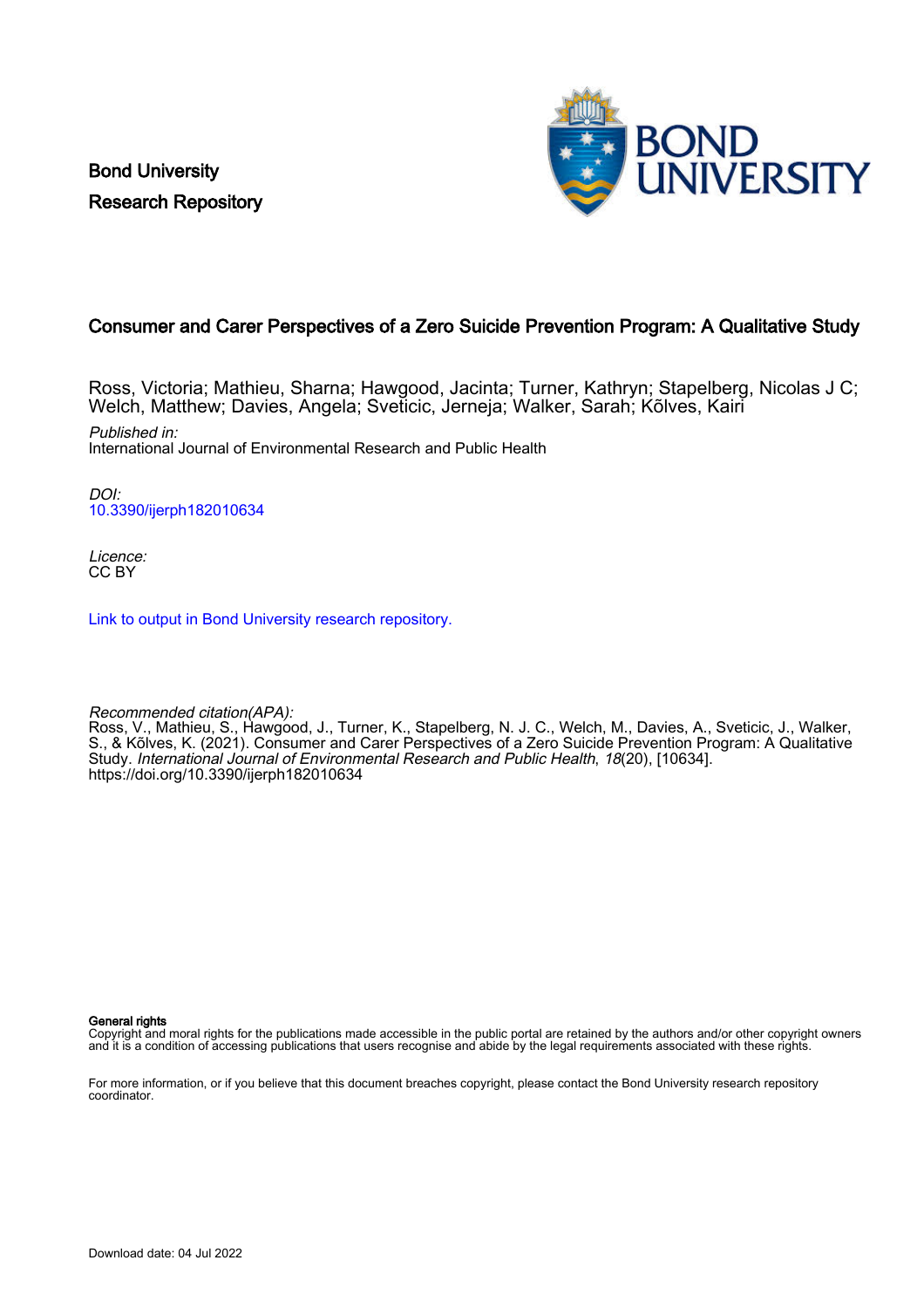



# *Article* **Consumer and Carer Perspectives of a Zero Suicide Prevention Program: A Qualitative Study**

**Victoria Ross 1,[\\*](https://orcid.org/0000-0002-6768-1205) , Sharna Mathieu [1](https://orcid.org/0000-0003-0784-0638) , Jacinta Hawgood <sup>1</sup> , Kathryn Turner <sup>2</sup> , Nicolas J. C. Stapelberg <sup>2</sup> , Matthew Welch <sup>2</sup> , Angela Davies <sup>2</sup> , Jerneja Sveticic <sup>2</sup> [,](https://orcid.org/0000-0002-7378-3582) Sarah Walker <sup>2</sup> and Kairi Kõlves [1](https://orcid.org/0000-0002-1638-8981)**

- <sup>1</sup> Australian Institute for Suicide Research and Prevention, School of Applied Psychology, Griffith University, 176 Messines Ridge Rd, Brisbane, QLD 4122, Australia; s.mathieu@griffith.edu.au (S.M.); jacinta.hawgood@griffith.edu.au (J.H.); k.kolves@griffith.edu.au (K.K.)
- <sup>2</sup> Mental Health and Specialist Services, Gold Coast Hospital and Health Services, 1 Hospital Blvd, Southport, QLD 4215, Australia; kathryn.turner@health.qld.gov.au (K.T.); c.stapelberg@griffith.edu.au (N.J.C.S.); matthew.welch@health.qld.gov.au (M.W.); angela.davies@qmhc.qld.gov.au (A.D.); jerneja.sveticic@health.qld.gov.au (J.S.); sarah.walker@health.qld.gov.au (S.W.)
- **\*** Correspondence: victoria.ross@griffith.edu.au



**Citation:** Ross, V.; Mathieu, S.; Hawgood, J.; Turner, K.; Stapelberg, N.J.C.; Welch, M.; Davies, A.; Sveticic, J.; Walker, S.; Kõlves, K. Consumer and Carer Perspectives of a Zero Suicide Prevention Program: A Qualitative Study. *Int. J. Environ. Res. Public Health* **2021**, *18*, 10634. [https://doi.org/10.3390/](https://doi.org/10.3390/ijerph182010634) [ijerph182010634](https://doi.org/10.3390/ijerph182010634)

Academic Editors: Paul S. Links and Roger C.M. Ho

Received: 13 August 2021 Accepted: 5 October 2021 Published: 11 October 2021

**Publisher's Note:** MDPI stays neutral with regard to jurisdictional claims in published maps and institutional affiliations.



**Copyright:** © 2021 by the authors. Licensee MDPI, Basel, Switzerland. This article is an open access article distributed under the terms and conditions of the Creative Commons Attribution (CC BY) license (https:/[/](https://creativecommons.org/licenses/by/4.0/) [creativecommons.org/licenses/by/](https://creativecommons.org/licenses/by/4.0/) 4.0/).

**Abstract:** This study explored the experiences of healthcare consumers who had recently attempted suicide, and their carers, following placement on a Suicide Prevention Pathway based on the Zero Suicide framework. Qualitative interviews were conducted with 10 consumers and 5 carers using a semi-structured interview schedule. Interviews were transcribed and thematic analysis was applied to identify prominent themes and sub-themes. Three interrelated themes were identified. The first theme was 'Feeling safe and valued' with the associated sub-theme pertaining to perceived stigmatizing treatment and self-stigma. The second was 'Intersection of consumer and staff/organizational needs' with a related sub-theme of time pressure and reduced self-disclosure. The final theme was 'Importance of the 'whole picture', highlighting the relevance of assessing and addressing psychosocial factors when planning for consumer recovery. Overall, consumers and their carers reported a favorable experience of the Suicide Prevention Pathway; however, there were several areas identified for improvement. These included reconciling the time-pressures of a busy health service system, ensuring consumers and carers feel their psychosocial concerns are addressed, and ensuring that adequate rapport is developed. Key to this is ensuring consumers feel cared for and reducing perceptions of stigma.

**Keywords:** zero suicide; suicide prevention; suicide attempt; patient care; mental health

## **1. Introduction**

Suicide is a leading cause of death globally, with an estimated 703,000 deaths annually and up to 20 times as many episodes of suicide attempts and self-harm  $[1,2]$  $[1,2]$ . According to the Australian Bureau of Statistics (ABS), suicide was the 13th leading cause of death in Australia in 2019 [\[3\]](#page-10-2). Persons experiencing suicidal behaviors frequently present to hospital emergency departments [\[4,](#page-10-3)[5\]](#page-10-4). The Gold Coast Hospital and Health Service (GCHHS) in Queensland (Australia) has one of the busiest emergency departments in the state. Between 2005 and 2015, 9045 persons (59.9% female) presented to the emergency department with non-fatal suicidal behaviors a total of 13,204 times (62.4% female) [\[6\]](#page-10-5), with rates on the rise [\[7\]](#page-10-6).

Guided by the principle that death by suicide is preventable, the National Action Alliance for Suicide Prevention developed the Zero Suicide framework of suicide prevention. The Zero Suicide framework provides a multilevel standardized structure for implementing evidence-based practices for suicide prevention in healthcare systems [\[8\]](#page-10-7). The framework relies on the systems of health care (generally hospital-based systems),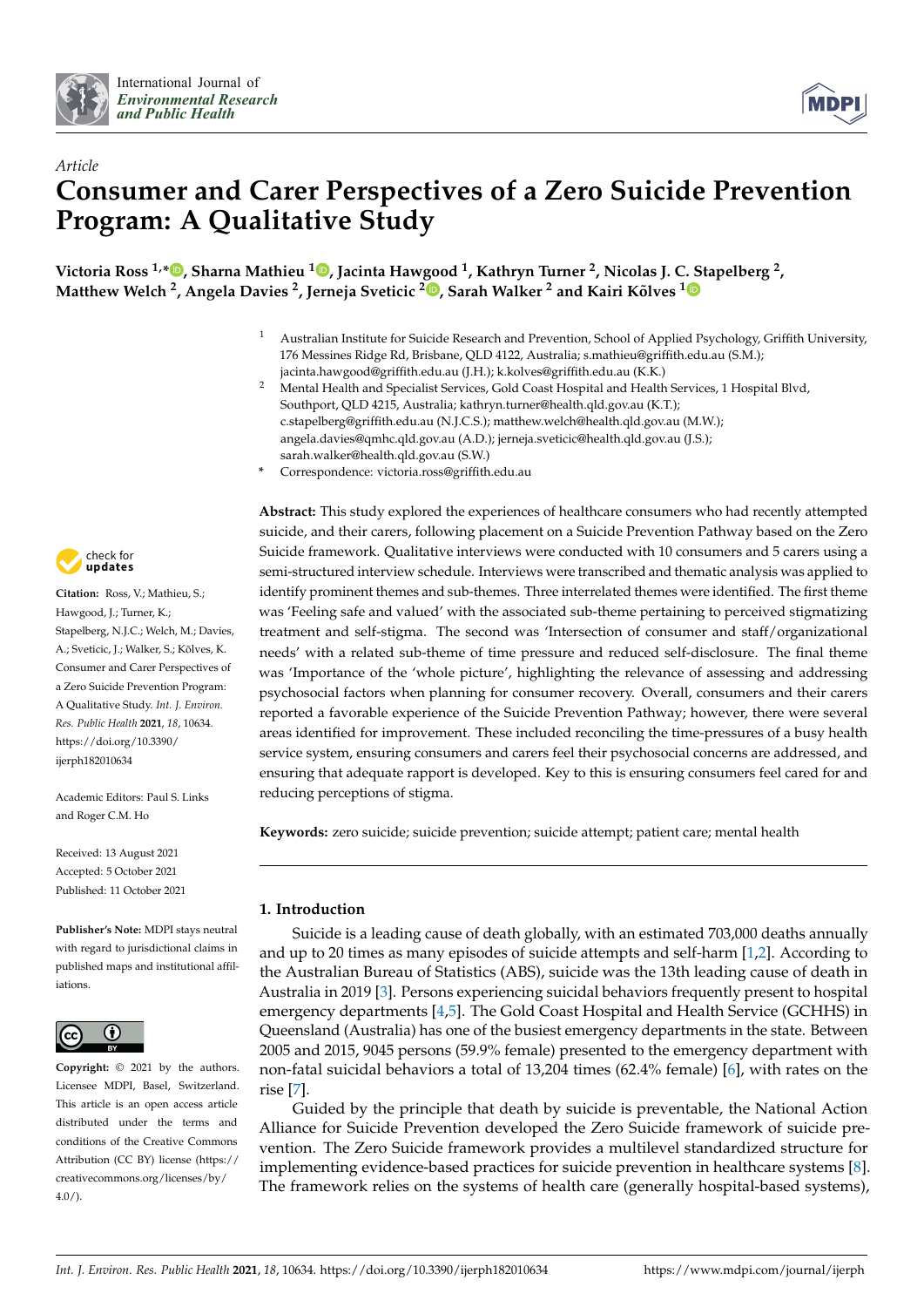rather than individual clinicians to prevent suicide, with the belief that every suicide is preventable within a 'system' [\[9\]](#page-10-8). Further, this system is reliant on a culture of no-blame and shared responsibility, collaborative safety, treatment, and recovery with a specific set of tools and skills for quality suicide prevention care and ongoing review and improvement of this care. The governing seven pillars of the Zero Suicide framework are: lead, train, identify, engage, treat, transition, and improve [\[8\]](#page-10-7).

In 2016, the Gold Coast Mental Health Specialist Service (GCMHSS) initiated a Suicide Prevention Strategy based on the Zero Suicide Framework at the GCHHS—the first of its kind in Australia [\[10–](#page-10-9)[13\]](#page-10-10). This model facilitates a positive cultural shift within the hospital setting and promotes better training and leadership among healthcare staff [\[10](#page-10-9)[,14\]](#page-10-11). A key component of the GCMHSS Zero Suicide approach is the clinical pathway of care, the Suicide Prevention Pathway (SPP). The SPP is comprised of seven elements: screening, assessment, risk formulation, safety planning, preventing access to lethal means, structured follow-up, and transition, for at-risk individuals seeking care, and mandates the development and routine revision of a tailored safety plan in a collaborative, evolving process [\[10\]](#page-10-9). This pathway is designed to facilitate the widespread screening, assessment, follow-up, and importantly, transition of individuals seeking care back into the community. This is achieved through rapid, assertive follow-up upon discharge and co-developing plans for linking with ongoing supports and services in the community. This differs from traditional interventions which may focus on treating individuals for the medical consequences of their suicide attempt and discharging without community follow up.

All consumers presenting to GCMHSS following a suicide attempt are considered eligible for placement on SPP. Since its implementation in December 2016, over 7000 consumers at GCMHSS have been placed on the SPP. Emerging evidence indicates a range of positive organizational and clinical outcomes associated with high fidelity to the SPP model of care (specifically, a substantial increase in safety planning, addressing lethal means, and timely consumer follow-up in the community) and improved indicators of just culture [\[10,](#page-10-9)[13\]](#page-10-10). Time-to-event analyses have also shown the SPP to reduce the risk of re-presenting with a suicide attempt by around 35% [\[15\]](#page-10-12).

Further evaluation research is necessary to establish a strong evidence-base for the effectiveness of the ambitious and promising approach to suicide prevention program [\[9,](#page-10-8)[16](#page-10-13)[,17\]](#page-10-14). An essential and often underutilized aspect of health service evaluation and person-centered care is the inclusion of client-reported outcomes [\[18](#page-10-15)[,19\]](#page-10-16). Therefore, the current study aimed to examine the experiences and perspectives of consumers who have been placed on the SPP, and their carers, to determine if their experience of the SPP was considered to be a satisfactory and effective process for aiding their recovery from suicidal thoughts and behaviors so as to inform future program refinements and implementation of the SPP.

#### **2. Materials and Methods**

### *2.1. Participants*

The terms 'consumers' and 'carers' are used throughout the paper based upon the preferences of the participating health service. Consumers in this instance refers to healthcare patients who have experienced a recent suicide attempt that required intervention at the GCHHS, and carers refers to a close personal contact of the consumer involved in their intake and recovery. A purposeful sampling strategy using a maximum variation approach [\[20\]](#page-10-17) was applied to ensure sample representation across gender, age, suicide methods, those who did/did not require inpatient treatment, and those who have/have not presented with repeated suicide attempts since being placed on the SPP. The approach was applied to ensure a wide range of experiences and perspectives from consumers. For inclusion, participants had to have progressed to the transition/warm handover stage of the pathway (i.e., discharge to community services). Exclusion criteria included cognitive impairment, intellectual disability, or diminished capacity to provide informed consent, as well as those who did not speak English.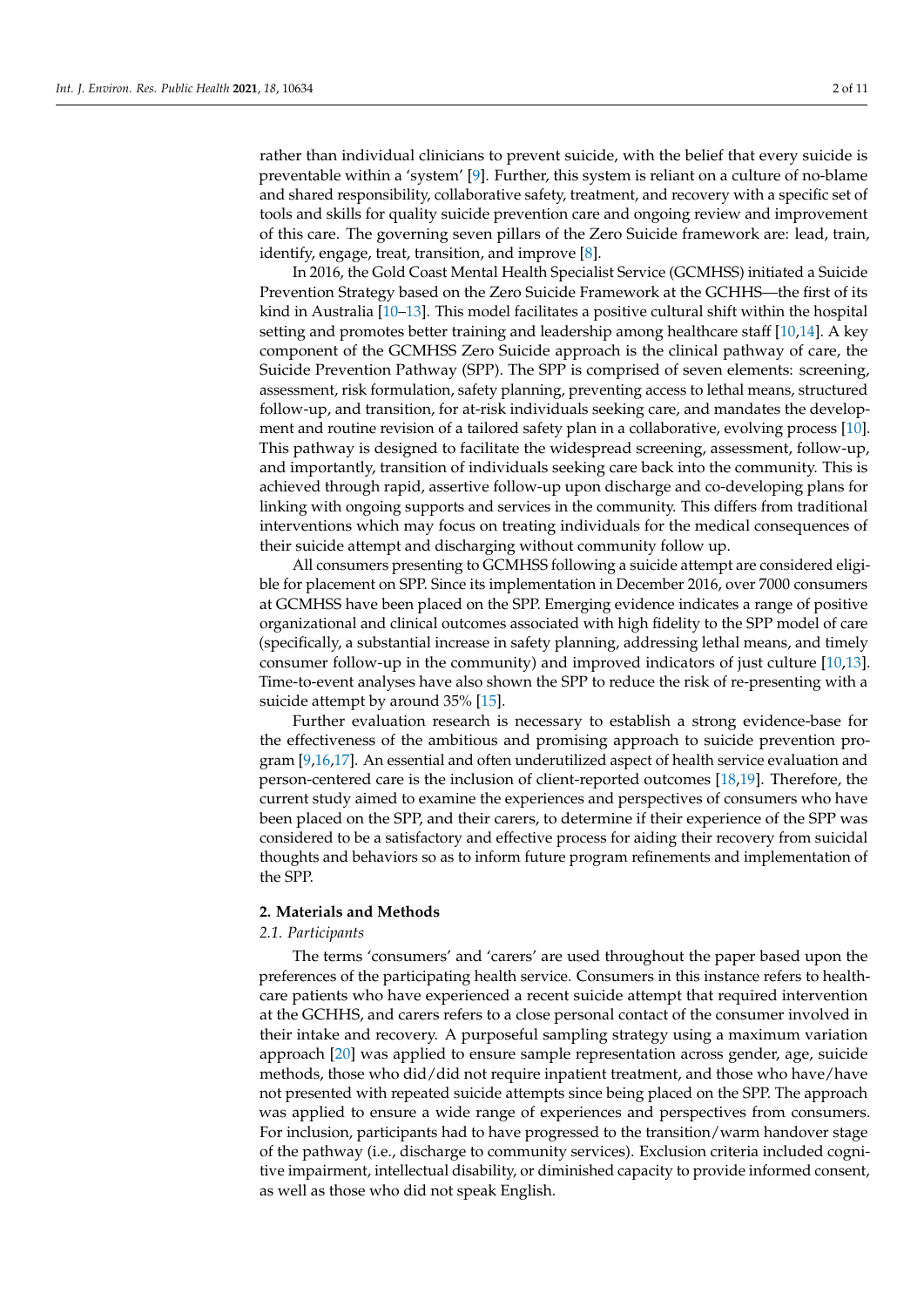The purposive sampling strategy involved the identification of two eligible groups of consumers (groups 'A' and 'B') matched on the same characteristics (i.e., gender, age group, attempt method, hospitalization, and re-presentation). Consumers from Group A were initially contacted, and for each individual unable/unwilling to participate, a person matched with the same characteristics from Group B was then contacted. This process continued with further consumers selected based on the characteristics not represented until the required sample was obtained and saturation was reached (i.e., no additional new information was attained).

A GCMHSS staff member assisted with identifying eligible participants and their carers via clinical records from the period July to December 2018. Those who agreed to participate and consented to be approached by the researchers were contacted by a clinical interviewer who arranged and conducted interviews in a private space provided by the GCMHSS. Participants were provided with written information, which included the identity and affiliation of the researchers, aims of the research, and confidentiality and informed consent issues, including the right to withdraw voluntarily. All participants provided written informed consent prior to taking part in interviews.

A total of three identified consumers declined participation, and a further three expressed interest, but due to scheduling could not attend the interview appointment. Half of the consumers also had a carer willing to participate. The final sample was 10 consumers (*n* = 6 male) aged 17 to 57 years (M = 36.8 years, SD = 17.27), and 5 carers (*n* = 2 male) aged 16 to 58 years ( $M = 34$  years,  $SD = 18.43$ ). Carers were comprised of a parent ( $n = 1$ ), partners  $(n = 2)$ , and daughters  $(n = 2)$ .

#### *2.2. Procedure*

Fifteen individual face-to-face and telephone interviews were conducted by a female registered psychologist with expertise in suicidality and qualitative interviewing. Participants had no previously established relationship with the interviewer. A short introduction was provided to participants to explain the purpose of the study and interviews. The interviewer provided assurance to participants that support was available for them before, during, and after the interview.

A semi-structured interview schedule was developed to explore consumer-reported experiences at each key point along the SPP. Consumers were asked about their satisfaction with the SPP, aspects that did/did not work well, and how the SPP might be improved. A separate schedule was designed to gain carers' perspectives. Some consumers chose to have their carers with them during the interview for emotional support, although all consumers and carer interviews were conducted separately. Interview duration was approximately 30–40 min for consumers and of slightly less duration for carers. This interview length may be seen as quite brief; however, this was in keeping with the practical and ethical considerations of interviewing someone who has recently experienced a suicide attempt (or cared for someone). Furthermore, despite their brevity, rich and informative data were still obtained. All interviews were recorded, de-identified, and transcribed verbatim for coding. The development of interview schedules, conducting of interviews, and data analysis were conducted independently from the GCMHSS. There were no repeat interviews or field notes taken, and due to time and resource constraints it was not feasible to provide participants with a copy of their transcript for further comment.

#### *2.3. Ethical Approval*

The study was approved by the Gold Coast Hospital and Health Service Human Research Ethics Committee (Ref: HREC/18/QGC/165. 06/08/2018). Research protocol and site-specific agreement approvals were also obtained from the GCMHSS.

#### *2.4. Data Analysis*

Using a constructivist grounded theory approach, a generic inductive thematic analysis was conducted where coding and theme development was directed by the content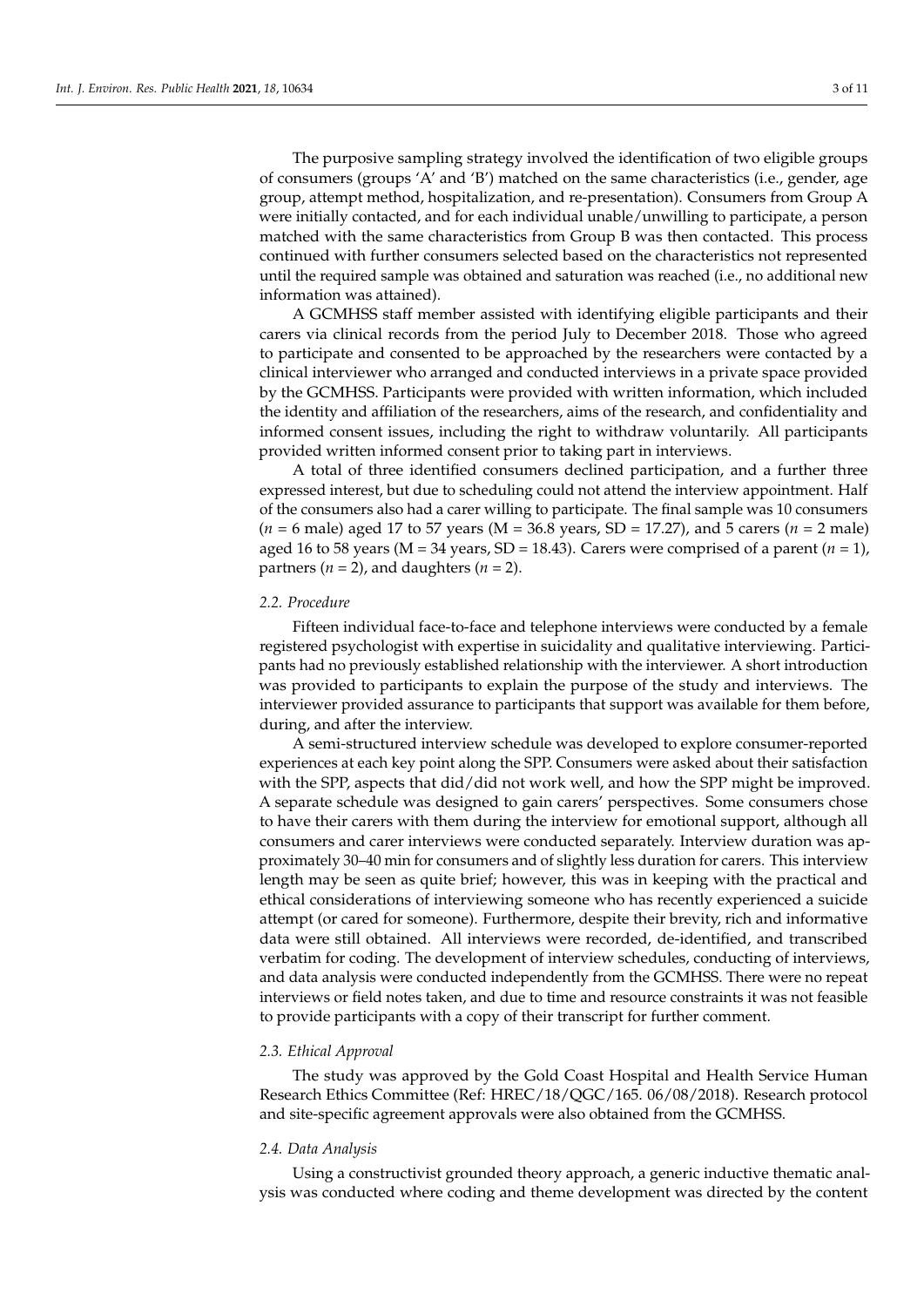of the data, rather than fitting into a pre-existing coding frame [\[21](#page-10-18)[,22\]](#page-10-19). Two authors (SM & VR) independently read the transcripts to familiarize themselves with the data and generated initial codes and themes. Using an iterative process, the researchers then worked with a third investigator (KK), ensuring the validity of analysis via on-going discussions and allowing for reassessment of themes and interpretations until consensus on the final themes and subthemes was reached. NVivo 12 Pro software (QSR International, Melbourne, Australia) was utilized for data management. The study was reported according to the 32-item Consolidated Criteria for Reporting Qualitative Health Research (COREQ) [\[23\]](#page-10-20).

#### **3. Results**

Three dominant and interconnected themes were identified: Feeling safe and valued; Intersection of consumer and staff/organizational needs; and Importance of the 'whole picture'. These themes encompassed each of the key points along the SPP.

#### *3.1. Feeling Safe and Valued*

There was broad agreement from consumers and carers that their experiences of the SPP were generally positive. This was particularly true in terms of consumers having a sense of emotional and physical safety, whereby consumers and carers described the importance of physical comfort as well as emotional security, feeling understood, and having their needs assessed and cared for. Mutual respect in interactions with staff was highlighted as crucial, with carers noting the importance of staff keeping them informed. Overall, consumers and carers acknowledged that staff were mostly empathetic and caring. These experiences extended across both their hospital stays and their engagement with mental health staff in the community during the transition and follow-up stages of the pathway. Those consumers who felt safe and valued also reported they felt listened to and were able to share their 'story'.

*I felt really safe in there. I felt comfortable with the nurses—they always looked after me and made sure if I wanted something to eat or if I was comfortable or if I was too cold they would grab me a blanket. So, they were very respectful and just made sure I was okay at all times.* (Female consumer: experience with hospital staff)

*She was pretty respectful. Caring in a general sort of a way. I mean, it wasn't overly gushy, pat on the back and look after you. It wasn't touchy-feely, but there was a—there was a respect there which was quite good.* (Male consumer: experience with community follow up)

#### Stigma and Shame

A sub-theme of stigma and shame was also identified by consumers. Although most participants indicated they felt some level of emotional safety and respect, others reported that this was not always experienced, highlighting the complexity of emotions and varied experiences of suicidal consumers. For many consumers, it was clear that their stigma and shame was self-directed. Several consumers described feeling embarrassed and ashamed of their actions and feeling like a burden to health professionals and to their own families.

However, some consumers also perceived their experiences and treatment from staff as stigmatizing and alienating. For example, several consumers believed staff made comments that conveyed a sense of 'pre-judgment'. Furthermore, over half of the consumers interviewed described their hospital experiences using prison analogies or metaphors (e.g., 'it felt like you were in prison', 'segregation', or referred to their discharge as being 'released'). This was compounded by the vulnerability of these consumers, many of whom had impaired memories of their hospital experience, were under the influence of substances, and/or were disoriented upon admission. Perceived stigma was counterproductive in establishing a rapport with staff and in some situations was reported to contribute to consumers adopting an uncooperative attitude toward staff members, which led to further breakdowns in communication.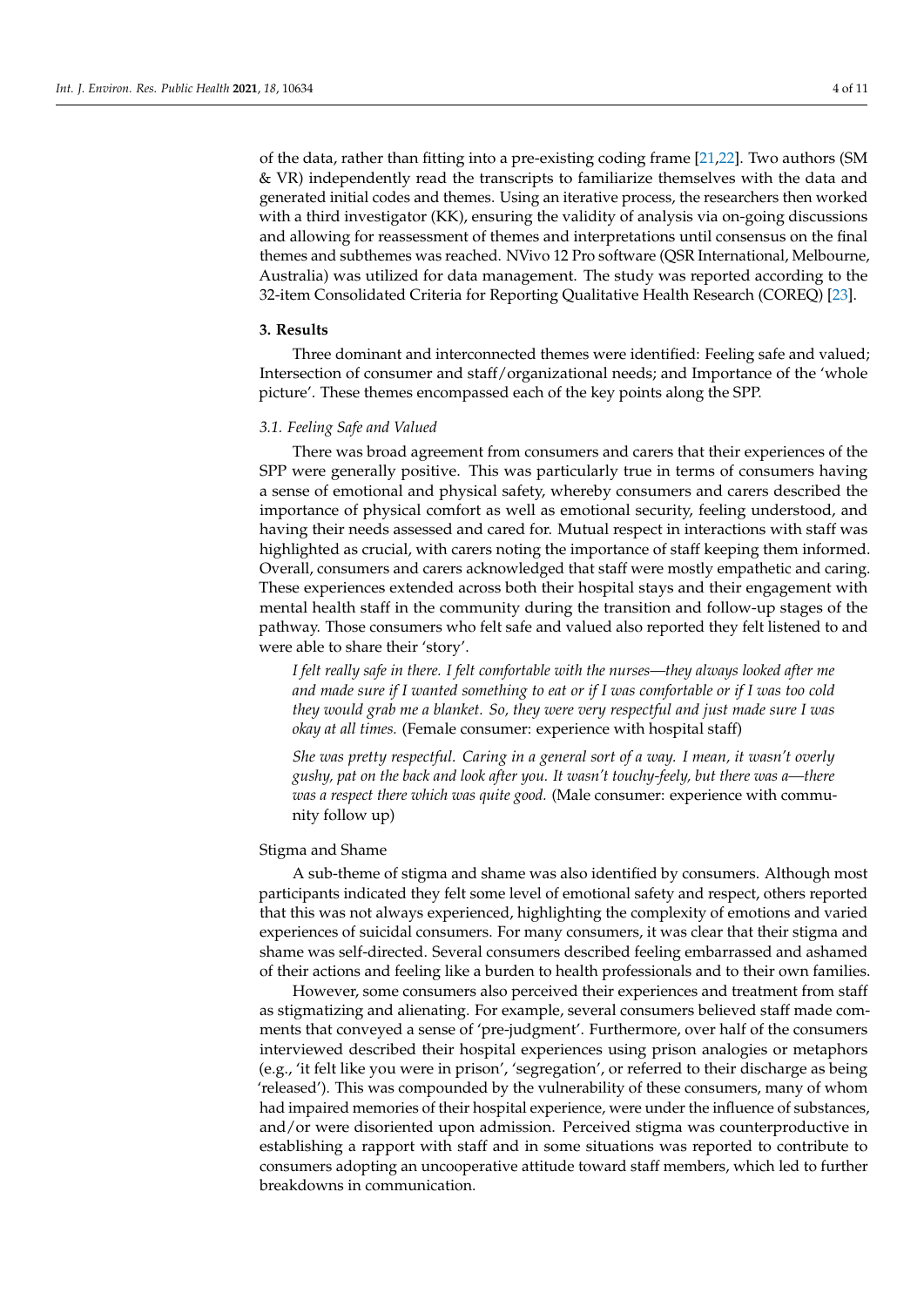*One of the nurses was a bit abrupt with me, so I think she was like 'oh, another nutcase has come in' you know? She wasn't very warm and fuzzy.* (Female consumer: experience upon waking in hospital)

*That's what you're made to feel it is [a crime] and that's one of the drawbacks* . . . *you're just coming around, you're coming to terms with you're actually still alive, which is a shock, because you don't want to be. You go from that transition to a stark cell; you're being punished for a crime that you didn't commit* . . . *That's where prejudging, making such a quick, snap judgement about somebody is also wrong.* (Male consumer: experience of mental health staff during observation)

#### *3.2. Intersection of Consumer and Staff/Organisational Needs*

Many consumers believed that staff priorities/organizational procedures impeded their ability to connect with and respond to consumer needs. One key and complex interplay that manifested across several interviews was the intersection between staff safety (a paramount organizational priority) and the consumer's emotional needs (a crucial aspect of safe and consumer-centered care). This was reported at each stage of the SPP. For example, discomfort and surprise at the number of different paired workers arriving at their homes for follow-up; or the physically uncomfortable and isolated assessment rooms used for consumers who were assessed as a danger to themselves or others in the emergency department. Despite this, consumers and carers described how they understood the various pressures and competing interests for staff and generally acknowledged that staff were 'trying their best'.

*I kind of put it down to—you know, they've got a job to do at the end of the day and they probably see this kind of stuff on multiple levels kind of thing. But at the same time, I kind of felt as if it was just kind of just like—oh another one of 'these people'.* (Male consumer: experience with hospital staff)

*I was just a bit uncomfortable how many people came out each time to see me. I had four different appointments with four different paired workers came out each time and it was just uncomfortable because I had to introduce myself again and I was telling them pretty much what I'm going through.* (Female consumer: experience with community follow up)

Taking Time and Reduced Self-Disclosure

Whilst the importance of establishing rapport and building trust was identified by both consumers and carers, this was impacted by the time-demanding nature of mental health services, combined with the perceived stigma and shame described previously. Many consumers and carers perceived staff members to be rushed, or that staff were 'just doing their job' and merely 'ticking boxes' to get through paperwork to move consumers through the system. Some participants reported this as a barrier to their willingness to disclose their true needs or feelings. This sub-theme also highlighted a push-pull dynamic between consumers and staff. On the one hand, consumers who felt judged or who did not have time to build rapport were withholding information, yet on the other hand, they acknowledged help was there for them should they be accepting of it. Alternatively, some consumers expected staff to probe deeper or be more understanding despite the limited self-disclosure of the consumer and/or being time-poor themselves. Other consumers withheld important information for fear of re-hospitalization or having their means of suicide restricted or taken away.

Balancing the demands of the organization and the needs of the consumers was a key recommendation made by consumers and carers (including those who recounted positive interactions). In particular, consumers and carers felt it was important to spend more time with participants at key stages of the SPP.

*He was sort of just like every other psychiatrist, trying to get through each patient as quickly as you can and move on to the next. There's a lot of people that they've got to get*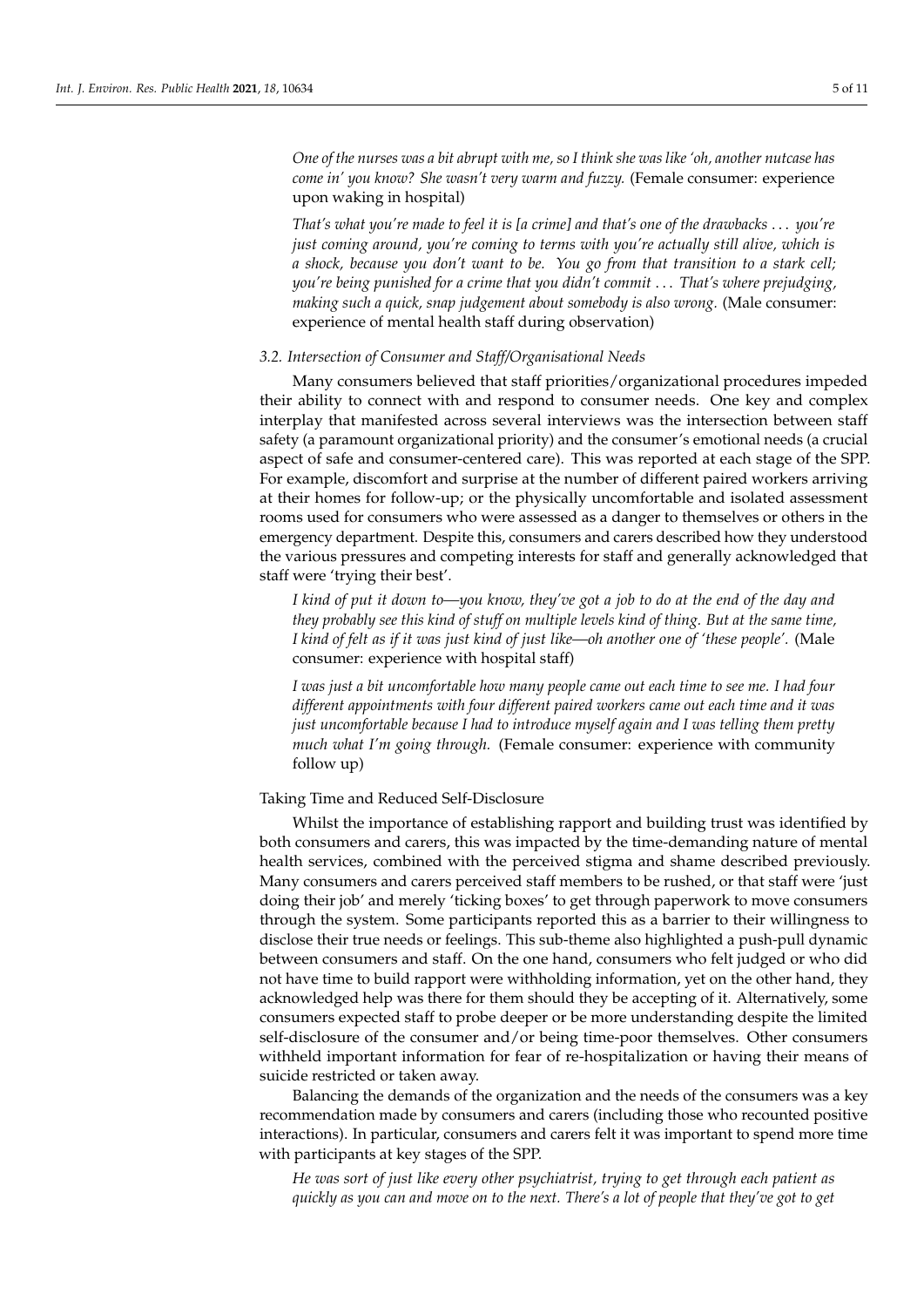*through and unfortunately that's just how it is sometimes, which I understand.* (Female consumer: experience with inpatient mental health assessment)

*They were definitely caring, the psychiatrists that came. They were definitely* . . . *if I had said I need help I know they would have given me help, but I just wanted them to go away at that stage.* (Female consumer: experience with inpatient mental health assessment)

#### *3.3. Importance of the 'Whole Picture'*

A further interrelated theme emerged whereby psychosocial factors were highlighted by consumers and carers as important in the lead up to their suicidal experience and in their experience of the SPP across all stages. Over half of consumers cited a wide range of contextual factors as integral motivations for their suicide experience (e.g., financial difficulties, breakdown in relationships, and perceptions of inadequate social service support). It was reported that many of these stressors went on to impact their recovery. Having the opportunity and feeling able to share these factors and their 'story' during the screening/assessment stages was considered beneficial to those consumers who were able to do so, and a missing element for those who could not.

*They assumed straightaway it was a spontaneous act. They didn't ask about any of the lead-up or the triggers or anything else. At some point in the conversation, I explained that a lot of this is frustrations through my medical history, through the system with Centrelink that forces you into poverty.* (Male consumer: experience with mental health assessment)

*Maybe to just have people that would listen to you and actually ask you questions, ask you why you're there and why this happened, not just how, and actually care I guess* . . . *I feel like I probably would have felt better faster, I probably would have got this big, heavy weight lifted off of me [had the consumer been able to share their story].* (Male consumer: experience with hospital staff)

#### Addressing Psychosocial Needs

Psychosocial factors and supports were also considered to be important in the safety and care planning stages of the SPP. A small proportion of consumers claimed that they did not leave hospital with a safety plan; a mandated component of the SPP. Half of the consumers interviewed reported their plan was not useful/tailored and could have benefited from more recognition of social determinants (e.g., access to transport for service appointments or discomfort calling helplines). Some carers noted that they were not included in the planning yet named in the document. Many consumers and carers highlighted the difficulties of completing a safety plan, particularly prior to discharge where they described an urge to complete it quickly and go home, impacting their engagement with the process. Consumers conveyed their appreciation of the Acute Care Team reviewing the safety plan during the at-home follow up, and in particular anticipating that the pressured hospital environment may mean the plan no longer 'resonated' or was impacted by impending discharge. The development of a care plan at this stage of follow-up that specifically targeted psychosocial drivers was considered beneficial. Furthermore, for those consumers who identified with their individually tailored safety plan that acknowledged their psychosocial needs and preferences, this was viewed as extremely positive.

. . . *the spectrum of problems that I've got going on, financial, it's situational, it's I don't have a license to be able to move if I wanted to, I can't feel like I can get work without a license, apart from call centers, which affect my mental health. I'm paying \$320 a week rent on \$660 a fortnight income. There's a lot of different aspects, apart from the other things that brought me to it.* (Male consumer: experience with safety planning)

*You feel like you're rushed when you're doing it. So, it's discharge day, 'okay let's get the safety plan out, okay let's add to it', so it was more like a tick the box exercise. I think*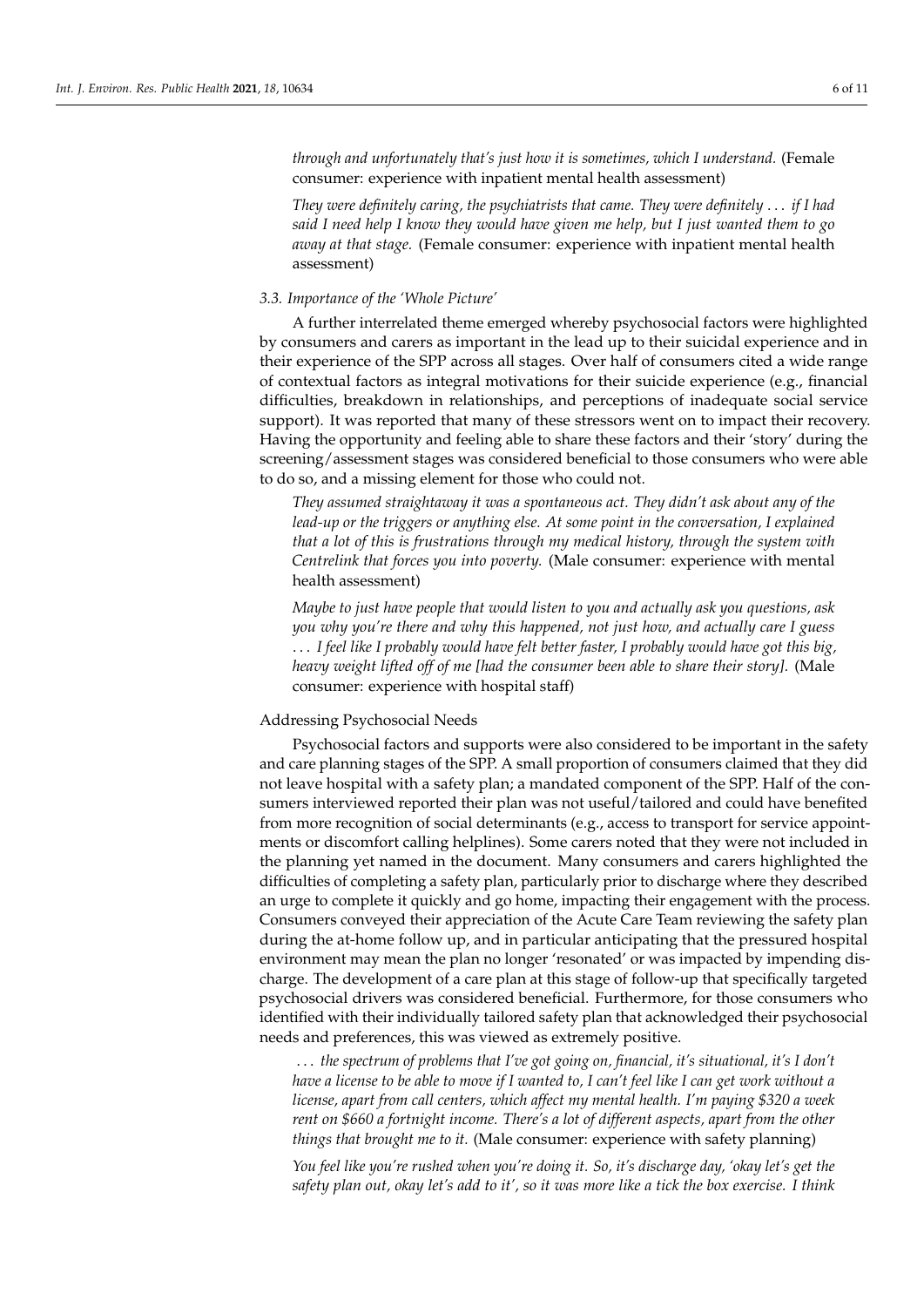*that [would be] a great idea, to do it earlier in the admission.* (Female carer: experience with safety planning)

#### **4. Discussion**

This study applied a qualitative approach to examine consumer and carer experiences of the GCMHSS SPP. To the best of our knowledge, this study is the first to explore consumer and carer experiences as part of a Zero Suicide Framework, in Australia or internationally.

From consumer and carer perspectives, feeling valued, respected and emotionally safe in interactions with healthcare staff was key. This is supported by previous research which highlights the importance of empathy and a strong therapeutic alliance as key markers of positive experiences of mental health services by those experiencing suicidal crisis [\[24\]](#page-10-21). Furthermore, person-centered, empathetic, and respectful treatment is a central tenant identified within Delphi-derived expert guidelines for the care and follow-up of suicidal individuals [\[25,](#page-10-22)[26\]](#page-10-23), and interpersonal trust/social capital has been shown to be protective of suicidal thoughts (e.g., [\[27\]](#page-10-24)). Consumer and carer accounts obtained in this study supported the value SPP places on rapport and trust in building a relationship between clinicians and consumers, many of whom may not have previously felt safe enough to disclose their emotional pain or circumstances preceding their suicide attempt.

Given the importance of feeling valued and emotionally safe, it is unsurprising that the inverse of such experiences was described as particularly difficult. Consumers' selfstigma and perceptions of stigmatizing treatment by staff contributed to a breakdown in relationship and hindered assessment, safety planning and consumer engagement. Such attitudes and stigmatization exacerbate poor self-esteem and increased hopelessness [\[28\]](#page-10-25), both of which are further implicated in the experience of suicidality [\[29,](#page-11-0)[30\]](#page-11-1). Stigma/shame also increases secrecy and reduces the likelihood of help-seeking [\[31\]](#page-11-2) and is described as a defining feature of negative experiences of mental health care [\[24\]](#page-10-21). In our study, internalizing negative stereotypes and using self-stigmatizing language was common, with some consumers describing themselves as a burden and embarrassed by their hospitalization. Anticipated or perceived stigma serves as a self-defeating process in terms of seeking help and/or experiencing health gains and is an important consideration in prominent models of (mental) health stigma [\[32,](#page-11-3)[33\]](#page-11-4). A previous qualitative study that investigated the information needs of those who attempted suicide, found that information to challenge stigma and address negative attitudes is key to recovery, and that practical information that supports understandings around recovery, as well as information that induce hope, should be included in the post discharge process [\[34\]](#page-11-5). Such information may be emphasized during the assessment, safety planning, or transition phase of the SPP.

A challenging interplay was identified between the expectations/needs of the consumer and their carers, and the priorities/needs of the organization and staff. Whilst spending the appropriate amount of time with a consumer in crisis may be logistically difficult when faced with the competing demands of a busy emergency department, it remained an important keystone of suicide intervention for these consumers and their loved ones. To expedite patient movement from the emergency department to inpatient units or discharge, the GCHSS must comply with the National Emergency Access Target (NEAT) 4 h discharge rule where medical intervention and mental health assessment must occur within the specified timeframe. While this may facilitate better consumer flow, it often does not translate to positive perception of patient care [\[35\]](#page-11-6). Allowing consumers additional time to feel understood may help with disclosure of suicidal thoughts and intent and may also go toward reducing the feelings of disorientation upon admission and discharge reported by consumers [\[36\]](#page-11-7).

The final theme highlighted the importance of diverse psychosocial factors, such as financial issues and relationship breakdowns, in contributing to suicidality. These factors, such as financial difficulties and unemployment, consistently emerge within the literature as important in predicting suicidality (e.g., [\[37](#page-11-8)[,38\]](#page-11-9)). Some consumers felt that their safety planning was not tailored to meet their individual psychosocial needs, and subsequently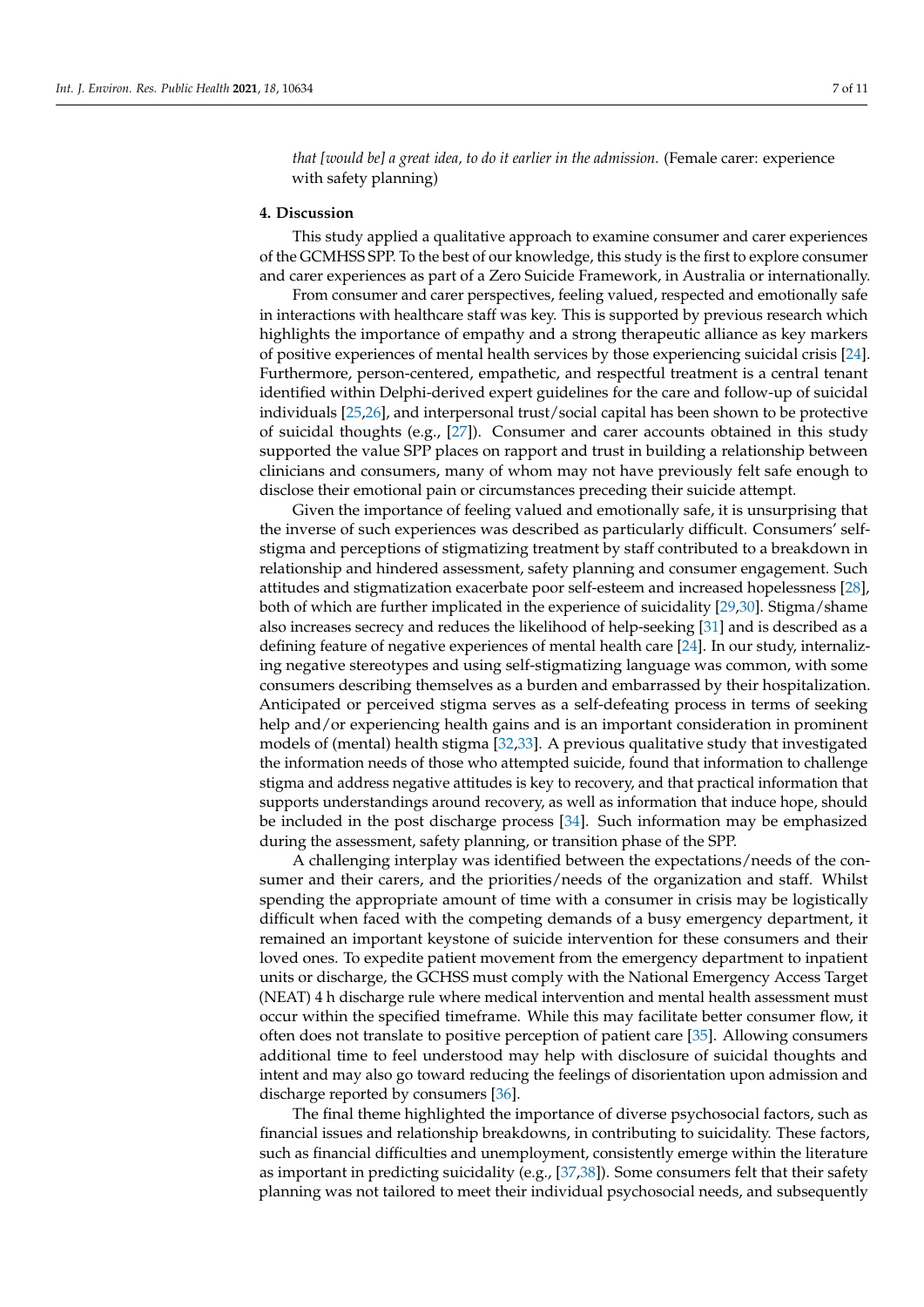questioned the utility of the plan. Currently, there is limited systematic evaluation of suicide safety planning as an intervention [\[39](#page-11-10)[–42\]](#page-11-11). Nevertheless, expert guidelines stress the importance of a tailored and collaborative discharge care plan that highlights relevant strategies for the consumer and provides them with autonomy over ongoing treatment [\[25\]](#page-10-22). Although the precise objective of safety planning is not to respond to psycho-social needs or determinants of suicidality, such as relationship, financial, socio-legal, or physical/mental health problems [\[43\]](#page-11-12), some consumers in the current study believed the process should include and respond to these factors. Similar findings were obtained in a study investigating the support needs of people after a suicide attempt in South Africa [\[44\]](#page-11-13), where participants identified a need for support in dealing with interpersonal conflict and solving socioeconomic problems. Addressing these needs occurs in the transition phase of the pathway during the structured follow up sessions, where tailored referrals to services within the community and practical support are intended to alleviate associated psychosocial distress contributing to suicidality (a key component of the care plan). Of note, consumers reported benefits of the routine revision and evolving safety planning that is facilitated during these follow up visits, which address some of the challenges in the initial Safety Planning within the environment of a busy emergency department or upon discharge from an inpatient stay. Consumers may benefit from enhanced psychoeducation that explains the rationale of safety planning (as a tool for risk management) and care planning (that addresses the psychosocial drivers of suicidality) as distinct steps of the SPP.

The results of this study indicate that consumer and carer experiences of the GCMHSS SPP were largely positive: they felt safe and were appreciative of the care and follow-up engagement they received, and these findings suggest the pathway was a satisfactory experience for aiding their recovery. However, the study also identified areas for improvement. Our results are consistent with recent research indicating that reducing stigma, comprehensive psychosocial assessment, and addressing structural barriers to accessing care are essential recommendations for improving mental health services for those who have attempted suicide [\[45\]](#page-11-14). As part of several actions to improve the pathway, the GCMHSS has recently introduced a new Crisis Stabilization Unit as an alternative to the emergency department for suicidal consumers. This initiative will have a strong involvement of peer workers with lived experience, and will not be subject to the 4 h discharge rule which should address the issue of consumers feeling rushed and needing more time with staff to build a rapport and trust [\[46\]](#page-11-15). The GCMHSS are also focusing on improving inpatient staff training. This approach will be critical in facilitating improvements for inpatients, for example by ensuring safety planning is conducted much earlier in the pathway, rather than on the day of discharge. Nevertheless, there exist several practical issues that impede the resolution of staff versus consumer priorities identified in this study, such as under-funding of mental health services in Australia and associated burnout in mental health professionals (e.g., [\[47\]](#page-11-16)) and the 'burden' of excessive and often redundant paperwork at the expense of efficiency and consumer engagement (e.g., [\[48\]](#page-11-17)).

#### *Strengths, Limitations and Future Research*

A strength of this study was the consumer-centered and qualitative approach to obtaining an in-depth understanding of consumers' perceptions. These insights are critical for informing future developments and improvements to the SPP. A limitation, however, is that the qualitative design and small sample size limit the generalizability of findings. For instance, more detailed demographic and contextual information regarding consumers and their carers was not collected (e.g., ethnicity, migrant/refugee background, and mental health problems). Given that not all people who attempt suicide present to hospital for medical intervention, and that some social groups may be even less likely to present due to systemic or cultural reasons, it is crucial that future research examines who is and who is not engaging with services. Nevertheless, the use of a qualitative design enabled the collection of rich data directly from the perspectives of consumers and carers that can be used to generate future research and improve experiences of healthcare-based interventions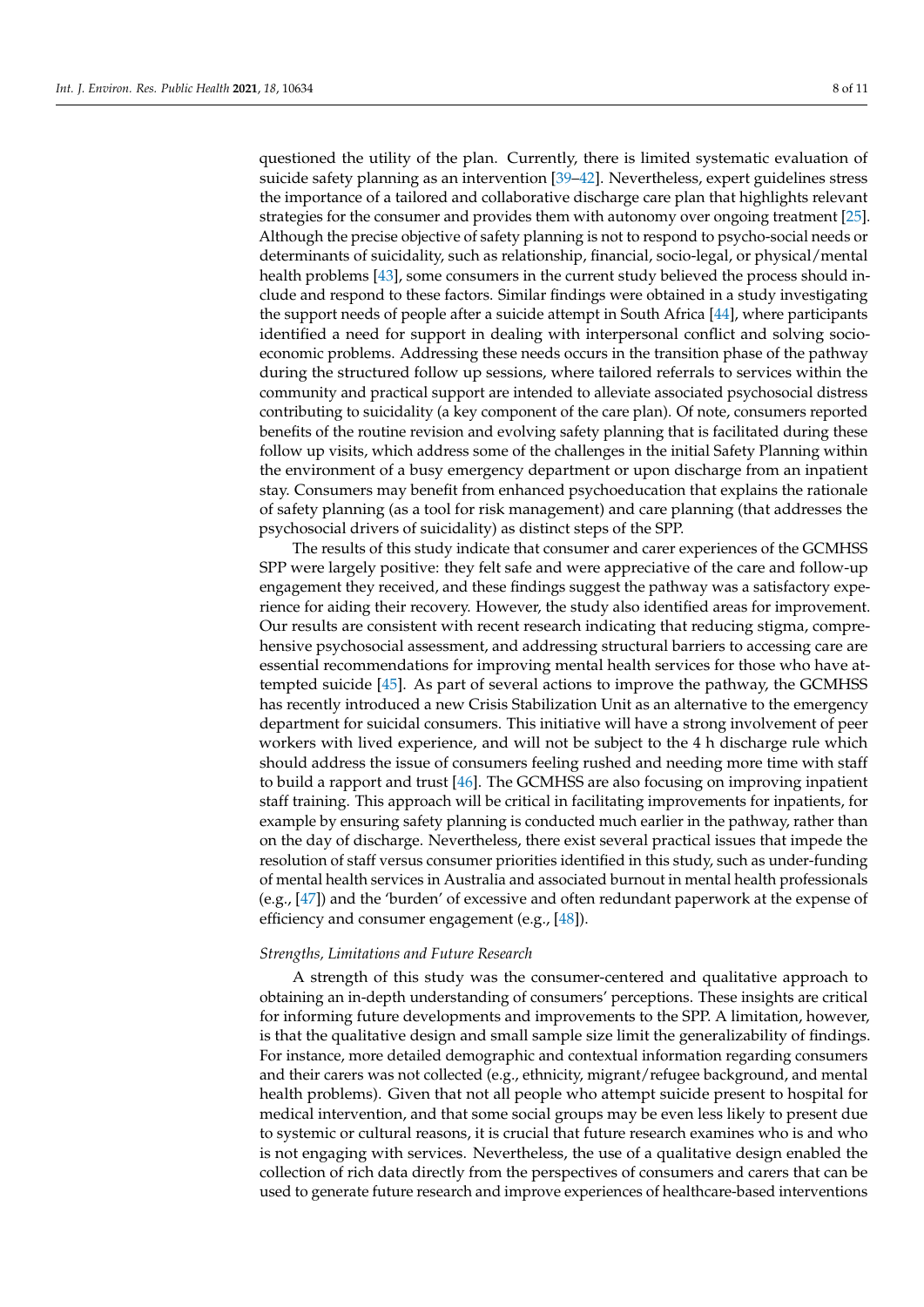for a suicide attempt. The application and integration of quantitative or mixed methods studies is recommended for future evaluation research. It was also difficult to discern from participants' accounts whether they were referring to emergency department staff or mental health staff within these departments and thus their quotes were described in general terms (e.g., regarding 'experience with hospital staff'). This is likely due to lack of consumer/carer knowledge of hospital systems and staffing and may suggest the need for clarification to aid consumer navigation of complex health systems. Given the interplay between organizational priorities and consumer needs/expectations, future research may also benefit from exploring staff experiences with the SPP as this will facilitate better understanding of its challenges and ultimately improve consumer experiences in the future. Based on the current findings, a further and important consideration for future research would be examining the impact of the implementation of the Zero Suicide Framework and a refined SPP within the GCMHSS over the course of the COVID-19 pandemic. International studies have not shown a substantial increase in suicides [\[49,](#page-11-18)[50\]](#page-11-19) or self-harm [\[51\]](#page-11-20) in the initial timeframe of the pandemic. However, this may be due to the mitigating effects of governmental economic supports that are not likely to continue indefinitely [\[52\]](#page-11-21). Given the importance of economic and psychosocial factors to consumers in the current study conducted prior to the pandemic, and the ongoing uncertainty of the impact of COVID-19 on suicidal behaviors, this is an important area of ongoing and future research.

#### **5. Conclusions**

Findings revealed that consumers and their carers generally described their experiences as positive, although there were still areas identified for improvement. These included ensuring consumers feel listened to, addressing perceptions of stigma, more consideration of psychosocial circumstances, and ensuring adequate rapport is developed. A particularly challenging barrier was the need to balance the time-pressures of a busy health service system and consumer preferences for spending time with their clinicians, building rapport and feeling heard. These findings are consistent with previous research and provide important client-centered indications for improving Zero Suicide service delivery when providing appropriate healthcare to those who have experienced a suicide attempt.

**Author Contributions:** Conceptualization, V.R., J.H., K.T., N.J.C.S., M.W., A.D., J.S., S.W. and K.K.; data curation, S.M.; formal analysis, V.R., S.M. and K.K.; funding acquisition, J.H.; methodology, V.R. and J.H.; writing—original draft, V.R. and S.M.; writing—review & editing, V.R., S.M., J.H., K.T., N.J.C.S., M.W., A.D., J.S., S.W. and K.K. All authors have read and agreed to the published version of the manuscript.

**Funding:** This work was supported by Gold Coast University Hospital.

**Institutional Review Board Statement:** The study was conducted according to the guidelines of the Declaration of Helsinki, and approved by the Gold Coast Hospital and Health Service Human Research Ethics Committee (Ref: HREC/18/QGC/165. 06/08/2018).

**Informed Consent Statement:** Informed consent was obtained from all subjects involved in the study.

**Acknowledgments:** We wish to acknowledge the participation of the healthcare consumers and their carers, who kindly shared their experiences of the Suicide Prevention Pathway. We also acknowledge the assistance of our clinical interviewer, Davina Donovan.

**Conflicts of Interest:** The authors declare no conflict of interest. Staff from the sponsor were involved in conceptualization and review and editing of the final draft and are included as co-authors.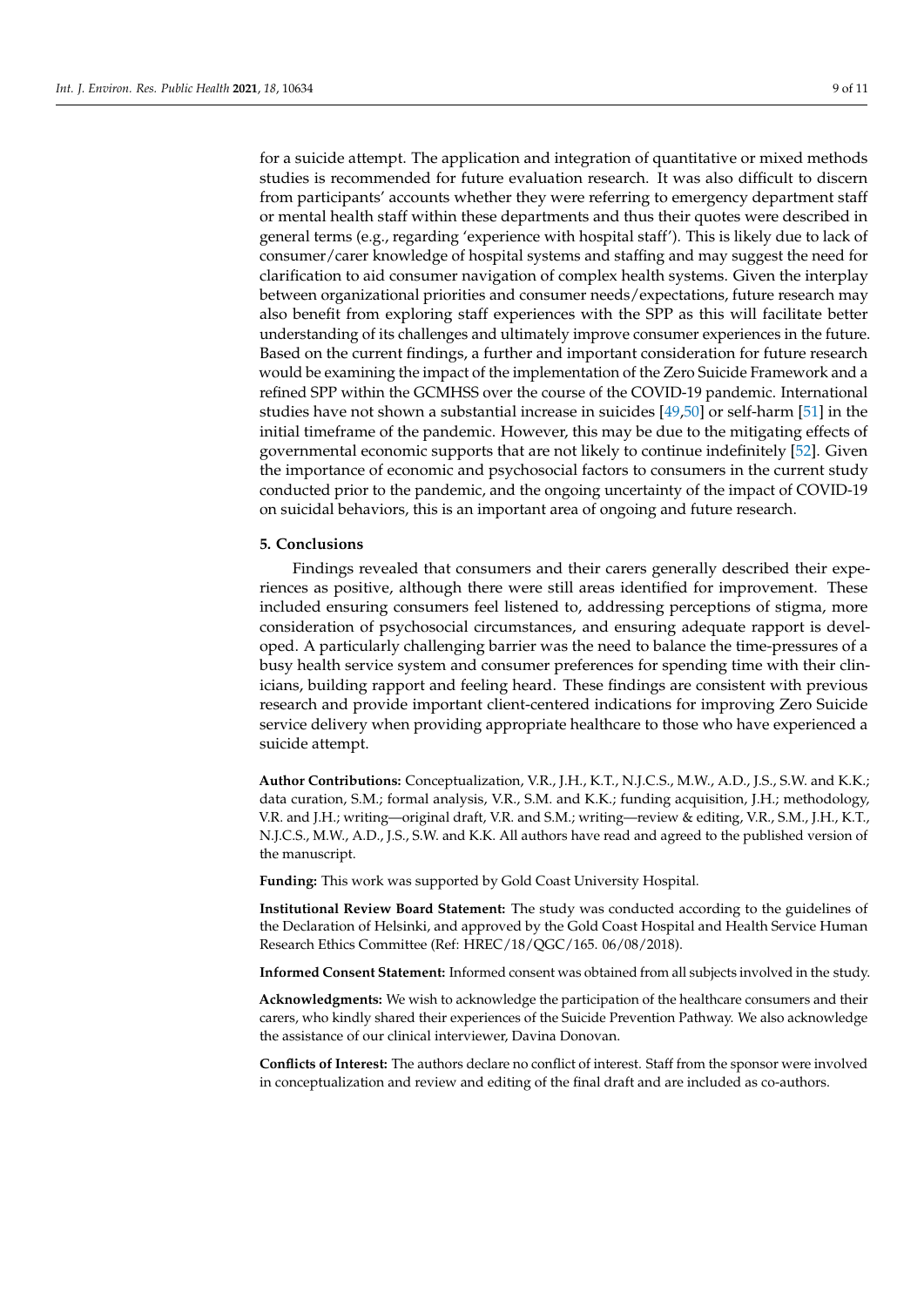#### **References**

- <span id="page-10-0"></span>1. World Health Organization. *Preventing Suicide: A global Imperative*; World Health Organization: Geneva, Switzerland, 2014; 79p.
- <span id="page-10-1"></span>2. World Health Organization. Suicide Worldwide in 2019. Available online: [https://www.who.int/publications/i/item/97892400](https://www.who.int/publications/i/item/9789240026643) [26643](https://www.who.int/publications/i/item/9789240026643) (accessed on 12 March 2020).
- <span id="page-10-2"></span>3. Australian Bureau of Statistics. Causes of Death, Australia 2019. Available online: [https://www.abs.gov.au/statistics/health/](https://www.abs.gov.au/statistics/health/causes-death/causes-death-australia/latest-release) [causes-death/causes-death-australia/latest-release](https://www.abs.gov.au/statistics/health/causes-death/causes-death-australia/latest-release) (accessed on 20 May 2020).
- <span id="page-10-3"></span>4. Canner, J.K.; Giuliano, K.; Selvarajah, S.; Hammond, E.R.; Schneider, E.B. Emergency department visits for attempted suicide and self harm in the USA: 2006–2013. *Epidemiol. Psychiatr. Sci.* **2018**, *27*, 94–102. [\[CrossRef\]](http://doi.org/10.1017/S2045796016000871) [\[PubMed\]](http://www.ncbi.nlm.nih.gov/pubmed/27852333)
- <span id="page-10-4"></span>5. Shand, F.L.; Batterham, P.J.; Chan, J.K.; Pirkis, J.; Spittal, M.J.; Woodward, A.; Christensen, H. Experience of health care services after a suicide attempt: Results from an online survey. *Suicide Life-Threat. Behav.* **2018**, *48*, 779–787. [\[CrossRef\]](http://doi.org/10.1111/sltb.12399)
- <span id="page-10-5"></span>6. Kõlves, K.; Crompton, D.; Turner, K.; Stapelberg, N.J.; Khan, A.; Robinson, G.; de Leo, D. Trends and repetition of non-fatal suicidal behaviour: Analyses of the Gold Coast University Hospital's Emergency Department. *Australas. Psychiatry* **2018**, *26*, 170–175. [\[CrossRef\]](http://doi.org/10.1177/1039856217749059)
- <span id="page-10-6"></span>7. Stapelberg, N.J.; Sveticic, J.; Hughes, I.; Turner, K. Suicidal presentations to emergency departments in a large Australian public health service over 10 years. *Int. J. Environ. Res. Public Health* **2020**, *17*, 5920. [\[CrossRef\]](http://doi.org/10.3390/ijerph17165920) [\[PubMed\]](http://www.ncbi.nlm.nih.gov/pubmed/32824052)
- <span id="page-10-7"></span>8. Brodsky, B.S.; Spruch-Feiner, A.; Stanley, B. The zero suicide model: Applying evidence- based suicide prevention practices to clinical care. *Front. Psychiatry* **2018**, *9*, 33. [\[CrossRef\]](http://doi.org/10.3389/fpsyt.2018.00033)
- <span id="page-10-8"></span>9. Mokkenstorm, J.K.; Kerkhof, A.J.F.M.; Smit, J.H.; Beekman, A.T.F. Is it rational to pursue zero suicides among patients in health care? *Suicide Life Threat. Behav.* **2017**, *48*, 745–754. [\[CrossRef\]](http://doi.org/10.1111/sltb.12396) [\[PubMed\]](http://www.ncbi.nlm.nih.gov/pubmed/29073324)
- <span id="page-10-9"></span>10. Stapelberg, N.; Turner, K.; Mok, D.; Welch, M.; Walker, S.; Woerwag-Mehta, S.; Rouhani, L.; Gill, N.; Taiwa, L.; Krahe, M.; et al. *Service Suicide Prevention Strategy 2016–2018. Journey to Zero through Leadership, Support and Continuous Improvement*; Gold Coast Hospital and Health Service: Gold Coast, QLD, Australia, 2016; pp. 1–32.
- 11. Turner, K.; Krishnaiah, R.; Sveticic, J.; Stapelberg, C. Zero Suicide in Mental Healthcare: The Gold Coast Experience. *Aust. N. Z. J. Psychiatry* **2019**, *53*, 53.
- 12. Turner, K.; Sveticic, J.; Almeida-Crasto, A.; Gaee-Atefi, T.; Green, V.; Grice, D.; Kelly, P.; Krishnaiah, R.; Lindsay, L.; Mayahle, B.; et al. Implementing a systems approach to suicide prevention in a mental health service using the Zero Suicide Framework. *Aust. N. Z. J. Psychiatry* **2020**, *55*, 241–253. [\[CrossRef\]](http://doi.org/10.1177/0004867420971698)
- <span id="page-10-10"></span>13. Queensland Government. Gold Coast Health Journey to Zero. 2019. Available online: [https://clinicalexcellence.qld.gov.au/](https://clinicalexcellence.qld.gov.au/improvement-exchange/gch-journey-zero) [improvement-exchange/gch-journey-zero](https://clinicalexcellence.qld.gov.au/improvement-exchange/gch-journey-zero) (accessed on 15 March 2020).
- <span id="page-10-11"></span>14. Turner, K.; Stapelberg, N.J.; Sveticic, J.; Dekker, S.W. Inconvenient truths in suicide prevention: Why a Restorative Just Culture should be implemented alongside a Zero Suicide Framework. *Aust. N. Z. J. Psychiatry* **2020**, *54*, 571–581. [\[CrossRef\]](http://doi.org/10.1177/0004867420918659)
- <span id="page-10-12"></span>15. Stapelberg, N.J.; Sveticic, J.; Hughes, I.; Almeida-Crasto, A.; Gaee-Atefi, T.; Gill, N.; Grice, D.; Krishnaiah, R.; Lindsay, L.; Patist, C.; et al. Efficacy of the Zero Suicide framework in reducing recurrent suicide attempts: Cross-sectional and time-torecurrent-event analyses. *Br. J. Psychiatry* **2020**, *219*, 427–436. [\[CrossRef\]](http://doi.org/10.1192/bjp.2020.190)
- <span id="page-10-13"></span>16. Baker, S.T.; Nicholas, J.; Shand, F.; Green, R.; Christensen, H. A comparison of multi-component systems approaches to suicide prevention. *Australas. Psychiatry* **2018**, *26*, 128–131. [\[CrossRef\]](http://doi.org/10.1177/1039856217743888)
- <span id="page-10-14"></span>17. Hogan, M.F.; Grumet, J.G. Suicide prevention: An emerging priority for health care. *Health Aff.* **2016**, *35*, 1084–1090. [\[CrossRef\]](http://doi.org/10.1377/hlthaff.2015.1672)
- <span id="page-10-15"></span>18. Collins, A. *Measuring What Really Matters. Towards a Coherent Measurement System to Support Person Centred Care*; The Health Foundation: London, UK, 2014; pp. 1–20.
- <span id="page-10-16"></span>19. Comans, T.A.; Clark, M.J.; Cartmill, L.; Ash, S.; Sheppard, L.A. How do allied health professionals evaluate new models of care? What are we measuring and why? *J. Healthc. Qual.* **2011**, *33*, 19–28. [\[CrossRef\]](http://doi.org/10.1111/j.1945-1474.2011.00152.x)
- <span id="page-10-17"></span>20. Creswell, J.W. *Qualitative Inquiry and Research Design: Choosing among Five Approaches*, 3rd ed.; Sage: Thousand Oaks, CA, USA, 2013; pp. 145–178.
- <span id="page-10-18"></span>21. Bradbury-Jones, C.; Breckenridge, J.; Clark, M.T.; Herber, O.R.; Wagstaff, C.; Taylor, J. The state of qualitative research in health and social science literature: A focused mapping review and synthesis. *Int. J. Soc. Res. Methodol.* **2017**, *20*, 627–645. [\[CrossRef\]](http://doi.org/10.1080/13645579.2016.1270583)
- <span id="page-10-19"></span>22. Braun, V.; Clark, V. Using thematic analysis in psychology. *Qual. Res. Psychol.* **2006**, *3*, 77–101. [\[CrossRef\]](http://doi.org/10.1191/1478088706qp063oa)
- <span id="page-10-20"></span>23. Tong, A.; Sainsbury, P.; Craig, J. Consolidated criteria for reporting qualitative research (COREQ): A 32-item checklist for interviews and focus groups. *Int. J. Qual. Health Care* **2007**, *19*, 349–357. [\[CrossRef\]](http://doi.org/10.1093/intqhc/mzm042) [\[PubMed\]](http://www.ncbi.nlm.nih.gov/pubmed/17872937)
- <span id="page-10-21"></span>24. Hom, M.A.; Albury, E.A.; Gomez, M.M.; Christensen, K.; Stanley, I.H.; Stage, D.R.L.; Joiner, T.E. Suicide Attempt Survivors' Experiences With Mental Health Care Services: A Mixed Methods Study. *Prof. Psychol. Res. Pract.* **2019**, *51*, 172. [\[CrossRef\]](http://doi.org/10.1037/pro0000265)
- <span id="page-10-22"></span>25. Hill, N.; Halliday, L.; Reavley, N.J. *Guidelines for Integrated Suicide-Related Crisis and Follow-up Care in Emergency Departments and Other Acute Settings*; Black Dog Institute: Sydney, NSW, Australia, 2017; pp. 5–19.
- <span id="page-10-23"></span>26. Hill, N.T.; Shand, F.; Torok, M.; Halliday, L.; Reavley, N.J. Development of best practice guidelines for suicide-related crisis response and aftercare in the emergency department or other acute settings: A Delphi expert consensus study. *BMC Psychiatry* **2019**, *19*, 6. [\[CrossRef\]](http://doi.org/10.1186/s12888-018-1995-1)
- <span id="page-10-24"></span>27. Economu, M.; Madianos, M.; Peppou, L.E.; Theleritis, C.; Patelakis, A.; Stefanis, C. Suicidal ideation and reported suicide attempts in Greece during the economic crisis. *World Psychiatry* **2013**, *12*, 53–59. [\[CrossRef\]](http://doi.org/10.1002/wps.20016)
- <span id="page-10-25"></span>28. Corrigan, P.W.; Bink, A.B.; Schmidt, A.; Jones, N.; Rüsch, N. What is the impact of self- stigma? Loss of self-respect and the "why try" effect. *J. Ment. Health* **2016**, *25*, 10–15. [\[CrossRef\]](http://doi.org/10.3109/09638237.2015.1021902)